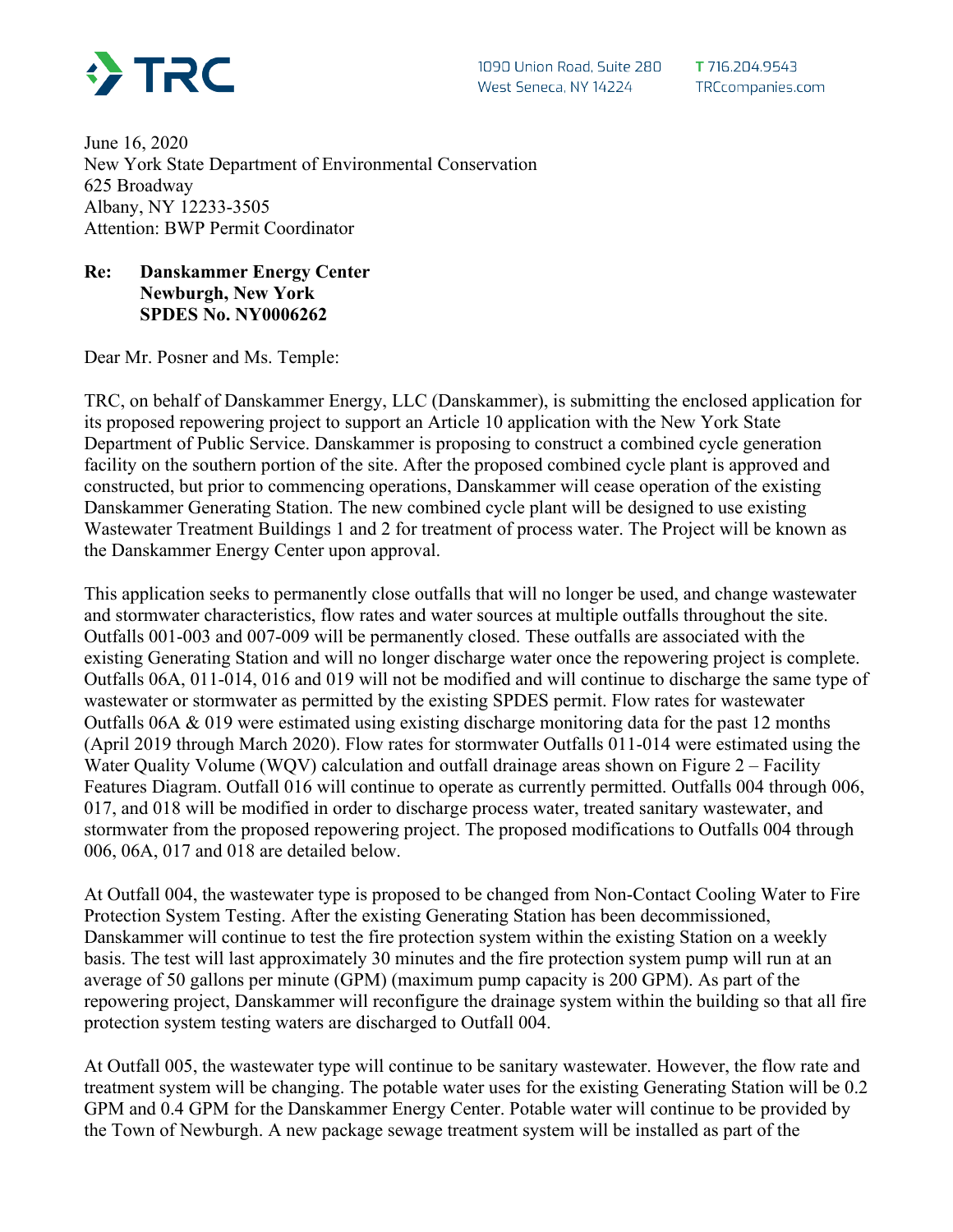repowering project with a design flow rate of 5,000 gallons per day (GPD). This system will provide ample capacity for the treatment of sanitary wastewater generated at both the existing Generating Station and the Danskammer Energy Center.

At Outfall 006, the types of process wastewater, flow rates, and water sources will be changing compared to what is currently permitted. The combined cycle plant will be configured to direct all process wastewater discharges from the service water system and demineralizer system to Wastewater Treatment Building 1. An average of 7,200 GPD of process wastewater from miscellaneous service water uses and equipment and floor drain discharges from the combined cycle plant will come from the service water system. Process wastewater from the demineralizer system includes an average of 21,800 GPD of ultra-filtration backflush water and 39,200 GPD of reject water from the reverse osmosis system. The Town of Newburgh will be the water source for the service water system and demineralizer system. Batch treatment of process water in the Treatment Basin at Wastewater Treatment Building 1 will continue on an as needed basis and be discharged from Outfall 06A.

As part of the repowering project, an auxiliary area is being added at the Site where the former reserve coal pile area is currently located. The auxiliary area will store back-up ultra-low sulfur diesel (ULSD) for the combined cycle plant and a water treatment facility to demineralize water for the combined cycle plant cooling system. As shown on Figure 3 of the enclosed application, stormwater from the auxiliary area will be discharged from the southeast corner through a new culvert pipe. The discharge end of this pipe will be the new location of Outfall 017. Stormwater from the pipe will then be directed into a ditch that runs southeast towards a culvert under the railroad tracks where it will discharge to the Hudson River. Due to this change, the wastewater type for Outfall 017 will be changed from "stormwater from the former reserve coal pile area" to "stormwater from the auxiliary area." The flow rates for Outfall 017 have been estimated using the Water Quality Volume (WQV) formula. The approximate drainage area acreage of Outfall 017 is included on Figure 2 within the enclosed application. Fire protection system testing will also be discharged through Outfall 017. Fire protection system testing is estimated to occur once a year. During this testing, approximately 60,000 gallons of water will be used to test the system at the Auxiliary Area. This one-time discharge has been averaged over the course of a year and is listed in GPD in Section 2 of the application. Danskammer is proposing to keep the same water quality monitoring parameters for the outfall as currently permitted.

At Outfall 018, the wastewater type is proposed to be changed from "stormwater runoff – precipitator area" to "stormwater runoff – combined cycle plant." As part of the repowering project the combined cycle plant, administration building, air cooled condensers, and other associated structures will be constructed southwest of the existing precipitator area. A series of stormwater catch basins and subsurface piping has been designed to collect all stormwater within this area and will tie into the existing stormwater collection system for discharge through Outfall 018 as shown on Figure 4 of the enclosed application. The flow rates for Outfall 018 have been estimated using the WQV formula. The approximate drainage area acreage of Outfall 018 is included on Figure 2. Fire protection system testing waters will also be discharged through Outfall 018. Fire protection system testing at the combined cycle plant area is estimated to occur once per year and use 60,000 gallons of water. This one-time discharge is separate from the fire protection system testing at the Auxiliary Area and has been averaged over the course of a year and is listed in GPD in Section 2 of the application. Danskammer is proposing to keep the same water quality monitoring parameters for the outfall as currently permitted.